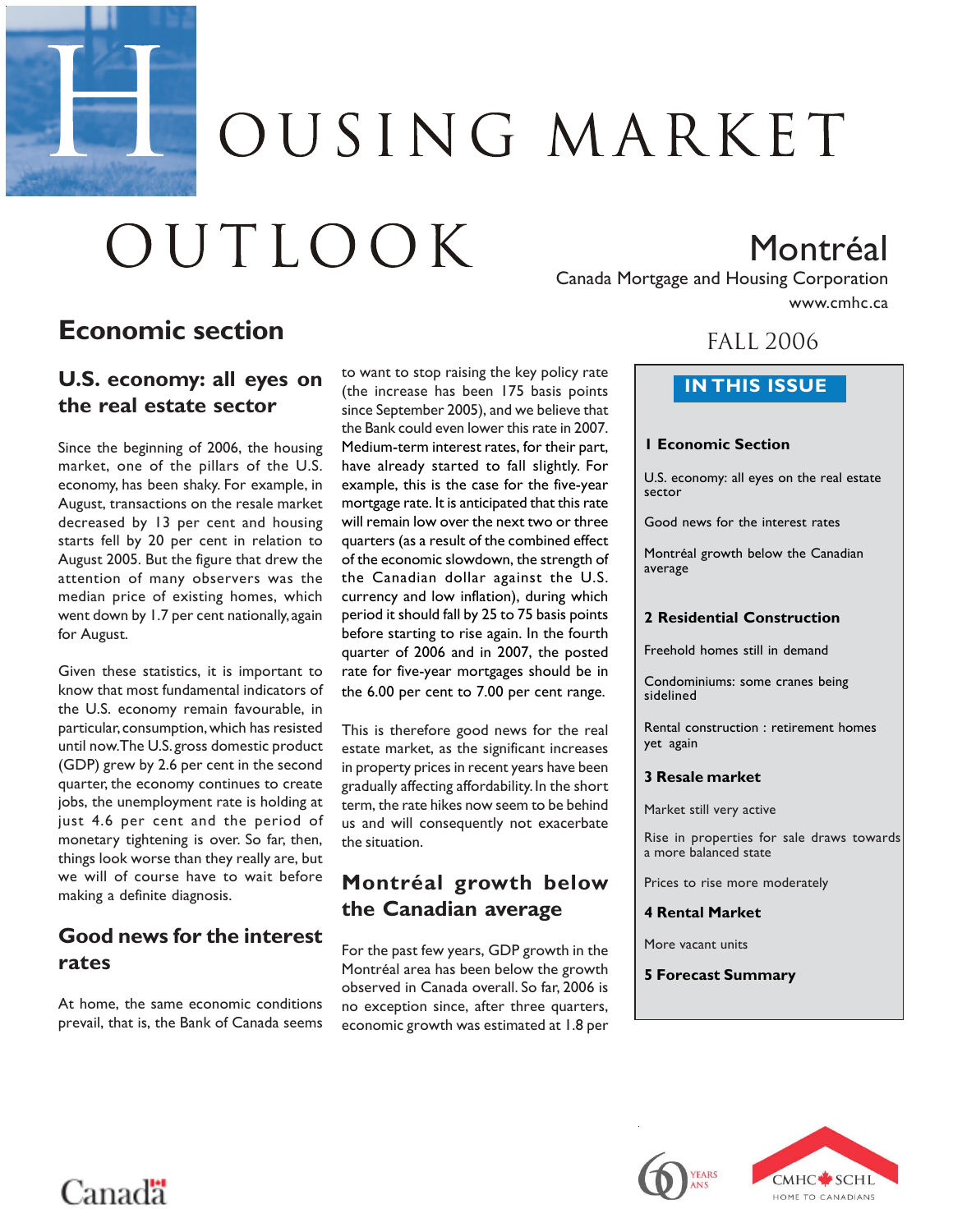cent in Quebec's largest metropolitan area, compared to 3 per cent for the whole country. We are anticipating a similar economic performance in 2007. While our exports may decline again next year, given that the U.S. economy is expected to weaken, the public sector will provide major local investments, particularly for the construction of the two university megahospitals.

Likewise, the job creation rate in the Montréal area is currently moderate (with a gain of some 16,000 jobs in 2005). It is the manufacturing sector that is experiencing difficulties, contending with the high value of the Canadian dollar and energy costs. The years 2006 and 2007 will probably be very similar in terms of job gains. For each of these two years, we anticipate increases of about 1 per cent in the number of employed workers. Fortunately, although the job market is not having its best years, the positions created over the past decade (308,000 jobs from 1996 to 2005) in the Montréal area are continuing to have positive effects on the housing market.

### **Residential construction**

#### **Freehold homes still in demand**

The construction of freehold homes is doing well in the Montréal area. However, this segment cannot totally escape from the factors that are having a downward impact on residential construction overall (increase in inventories, latent demand satisfied, rise in listings on the resale market and slight rise in interest rates). This year, builders will have laid foundations for 9,000 houses in this market segment, down by 9 per cent from last year. The decrease extends to all geographic sectors, but the North Shore, where this housing type dominates, is more significantly affected.

Likewise, freehold home building will slow down somewhat next year (-6 per cent),

*Figure 1*



but the level of activity will still remain steady, with 8,500 units to come.

Lastly, it should be noted that, with the progressive easing of the resale market (see next section), new home prices are currently rising faster than existing home prices, which is causing the new home market to lose some of its appeal.

#### **Condominiums: some cranes being sidelined**

Even though the year got off to a solid start, the notable decline observed in recent months leaves no doubt that 2006 will end with a decrease in condominium starts in the Montréal area. We are headed straight for the 7,000-unit mark, which will make for decreases of 20 per cent from last year and 30 per cent in relation to the all-time high registered in 2004 (10,053 units). Next year, a further drop is anticipated, but it will be smaller (-7 per cent).

The slowdown in condominium construction is not at all surprising, as the number of completed but unoccupied units of this type quadrupled in the last three years. In fact, despite the first signs that demand was slowing down at the end of the summer of 2004, supply continued to race ahead, which resulted in an increase in the number of unsold condominiums. At the same time, the number of existing condominiums for sale tripled since the low point recorded in 2002. In the short term, a downward adjustment in condominium construction was therefore necessary, and this adjustment will continue for a few more months in order to avoid an imbalance.

#### **Rental housing: retirement homes yet again**

In the last three years, the start-up of retirement housing projects (see Figure 1),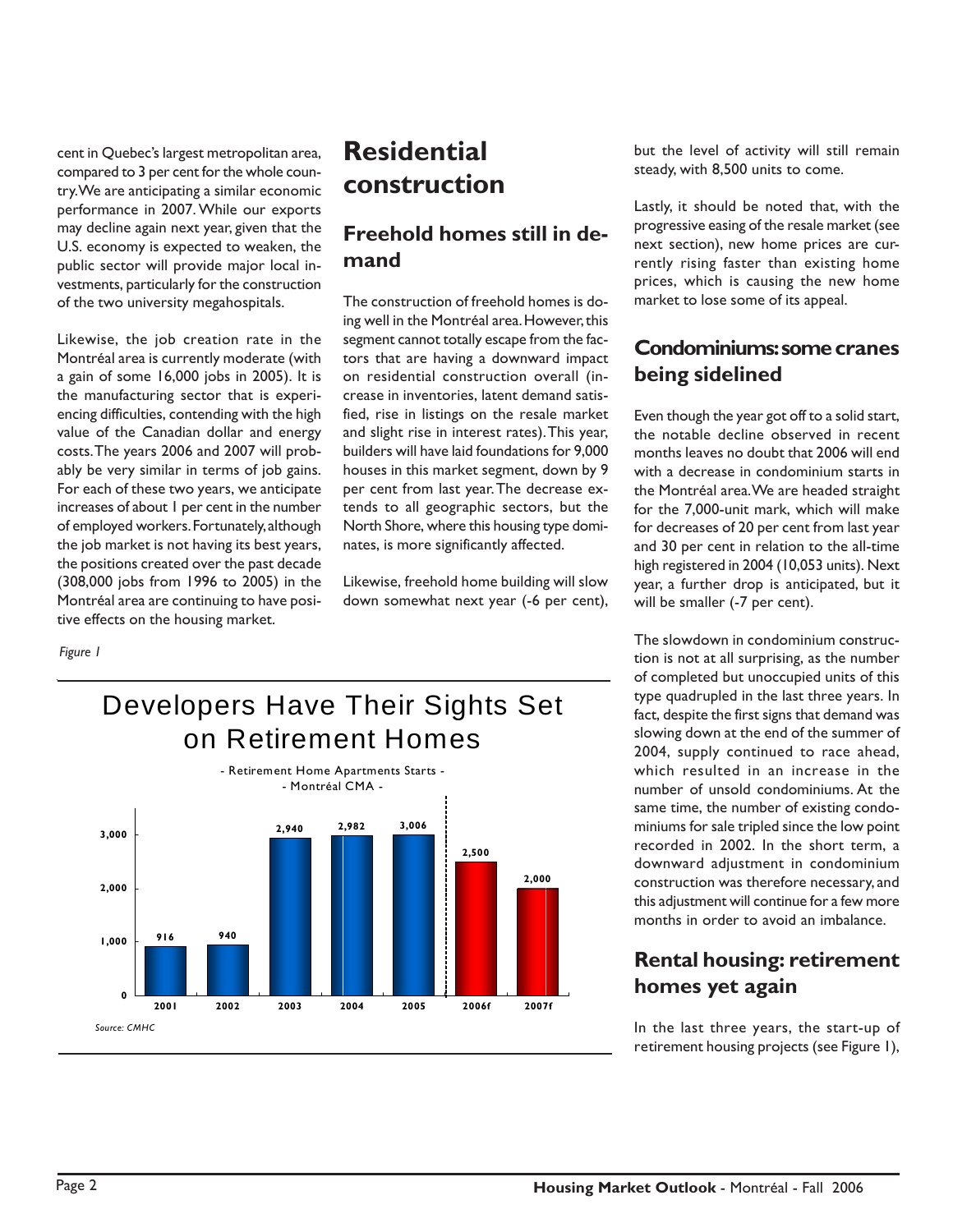a market segment where a shortage of units prevailed, was largely responsible for the increase in rental housing starts. Now, this year, as a result of a rise in the vacancy rate for this market segment (4 per cent in October 2005), the construction of such units will rather decline. This, combined with a slightly more modest level of activity in the conventional rental segment, as well, will lead to an overall decrease of around 25 per cent in rental housing starts. Consequently, this segment will register the greatest decline this year. For 2007, the same factors are leading us to forecast 4,500 rental housing starts, for an additional decrease of 10 per cent.

Part of the latent demand on the retirement home market therefore seems to have been met in several districts where there had previously been major shortages of apartments with services for seniors. Of course, given the aging of the population, this market will continue to grow at a steady pace over the coming years but, in the short term, the districts where there is still a lack of units of this type have become quite scarce.

In the conventional rental housing segment, as we may have mentioned before, the rents required to make large new projects profitable are such that they make it difficult for these buildings to compete with existing properties, on the one hand, and with the monthly payments needed to buy a lower- or mid-range condominium, on the other. For this reason, a limited level of activity should be expected in this market segment again next year.

### **Resale market**

#### **Market still very active**

Despite the small rise in mortgage rates and, especially, the significant increase in prices in the last few years that caused demand to weaken somewhat, the volume of transactions is holding up on the resale market. This is because, in return, with the rise in listings, some buyers who had been turning to the new home market in recent years can now more easily find the property that they are looking for on the resale market. Consequently, it can be noted that

*Figure 2*



part of the new housing demand is shifting toward the existing home market.

After registering a record number of trans actions in 2005, the Montréal census metropolitan area (CMA) resale market has remained dynamic in 2006. After three quarters, the volume of transactions is stable in relation to the first three quarters of 2005. We forecast that 2006 will end with 37,900 transactions, compared to 37,951 in 2005. In 2007, the market will still be just as active, with 38,000 transactions. Therefore, despite lacklustre economic conditions, activity on this market will be maintained, as medium-term interest rates will remain low (most buyers opt for mortgages with five-year terms).

The continued significant popularity of condominiums, more affordable and in line with the preferences of a broader client group, will ensure that this market segment will post the best sales performances, with gains of 5 per cent in 2006 and 4 per cent in 2007. Single-family home resales, however, will remain stable in 2006 and 2007.

#### **Rise in properties for sale draws market toward a more balanced state**

After letting sellers get the long end of the stick since the beginning of the decade, buyers can finally breathe a little easier, as there are now more properties for sale (probably because of the rapid increase in the housing stock in recent years). Overall, the market still gives a slight edge to sellers, but it is gradually becoming more balanced.

At the end of 2006, a monthly average of 22,000 properties will have had "For Sale" signs in the CMA, for an increase of 13 per cent over 2005. While listings were scarce a few years ago, there are currently twice as many listed properties as in 2002. In 2007, we believe that listings will rise slightly less rapidly (+11 per cent), as their rate of increase has been slowing down somewhat for the past few quarters.

Condominium listings (+26 per cent in 2006 and  $+18$  per cent in 2007) will rise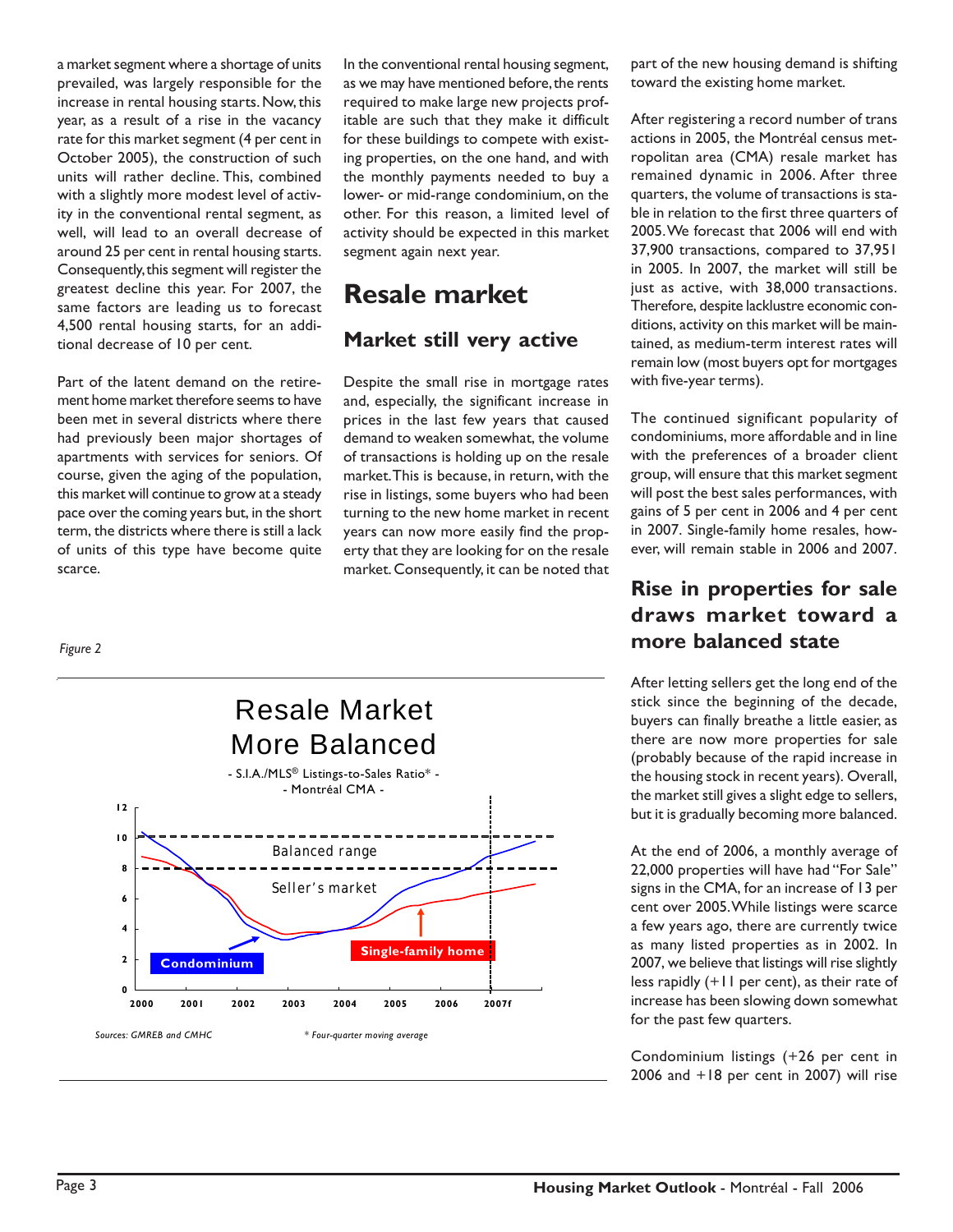more rapidly than single-family home listings  $(+10$  per cent and  $+9$  per cent), while plex listings will be stable in 2006 before increasing by 8 per cent in 2007. The condominium segment will therefore continue on its way to becoming a more balanced market, such that, in 2007, sellers will have lost their advantage in the negotiation process, in a majority of districts.

#### **Prices to rise more moderately**

A more balanced market also means more moderate price increases. In 2003, the growth in the average price of single-family houses was 18 per cent. This growth has since slowed down progressively, and the average price of homes of this type will rise by 8 per cent in 2006 and by 5 per cent in 2007. The condominium market, which registered the strongest rise in listings, will post smaller increases in the average price (+5 per cent in 2006 and +3 per cent in 2007). Finally, the average price of plexes will grow by 8 per cent in 2006 and by 5 per cent in 2007.

*Figure n° 3*

#### **Rental market**

#### **More vacant units**

The rental market will continue to ease gradually in 2006 and 2007. The vacancy rate will reach 2.5 per cent in 2006, compared to 2 per cent in 2005. The rate should also rise modestly in 2007 and attain 3 per cent. However, this small increase conceals forces that do not all converge in the same direction.

The increase in the vacancy rate in the CMA since 2001 is certainly not unrelated to the fact that many renters have accessed homeownership in recent years. While many more renters will become homeowners over the coming years, they will likely be slightly less numerous. The recent small increase in mortgage rates and, especially, the significant growth in property prices are making it more difficult to access homeownership. The growing gap between the average monthly mortgage payment and the average rent will encourage some potential buyers to remain renters. Consequently, with the height of the homeownership wave most likely behind us, the number of dwellings so vacated will decrease.

Still on the demand side, the latest migration figures for the Montréal CMA show that net migration was lower in 2004-2005 (+14,000 newcomers), as more and more residents of the Montréal CMA are moving out to the surrounding areas. It is only because of international migration that the net level is positive. Migration therefore continues to support the rental housing demand, but to a lesser extent than in recent years.

As well, young people aged from 15 to 24 years, who account for a significant share of the rental housing demand, saw their situation improve slightly in 2006. After declining over the last two years, employment for this age group went up by 3 per cent (+7,500 jobs) during the first eight months of 2006. More young people will therefore have the means to be renters in 2006 and 2007, which will somewhat stimulate demand for rental housing.

Finally, on the supply side, there will be 5,000 and 4,500 new rental housing units built in 2006 and 2007, respectively, representing lower volumes than in recent years. The supply will therefore increase more slowly, which will limit the rise in the vacancy rate in 2007. It should be noted that half of the anticipated units will be intended for the retirement home market and will therefore satisfy another significant share of rental housing clients, namely, seniors.

In 2007, based on pure market logic, with a rise in the vacancy rate, the increase in the average rent should be smaller. This increase is estimated at 2.5 per cent. However, given the new property assessment rolls taking effect next year in many municipalities, including Montréal, a greater increase in the average rent should be expected if these new rolls result in higher rental property operating expenses being passed on tenants. At the time of writing, the new taxation rates that will apply were still not known.

Migration not skidding - Net Migration\*, Montréal Area -

![](_page_3_Figure_14.jpeg)

*Sources: Statistics Canada and ISQ (compilations)* 

*\* Including net non-permanent residents*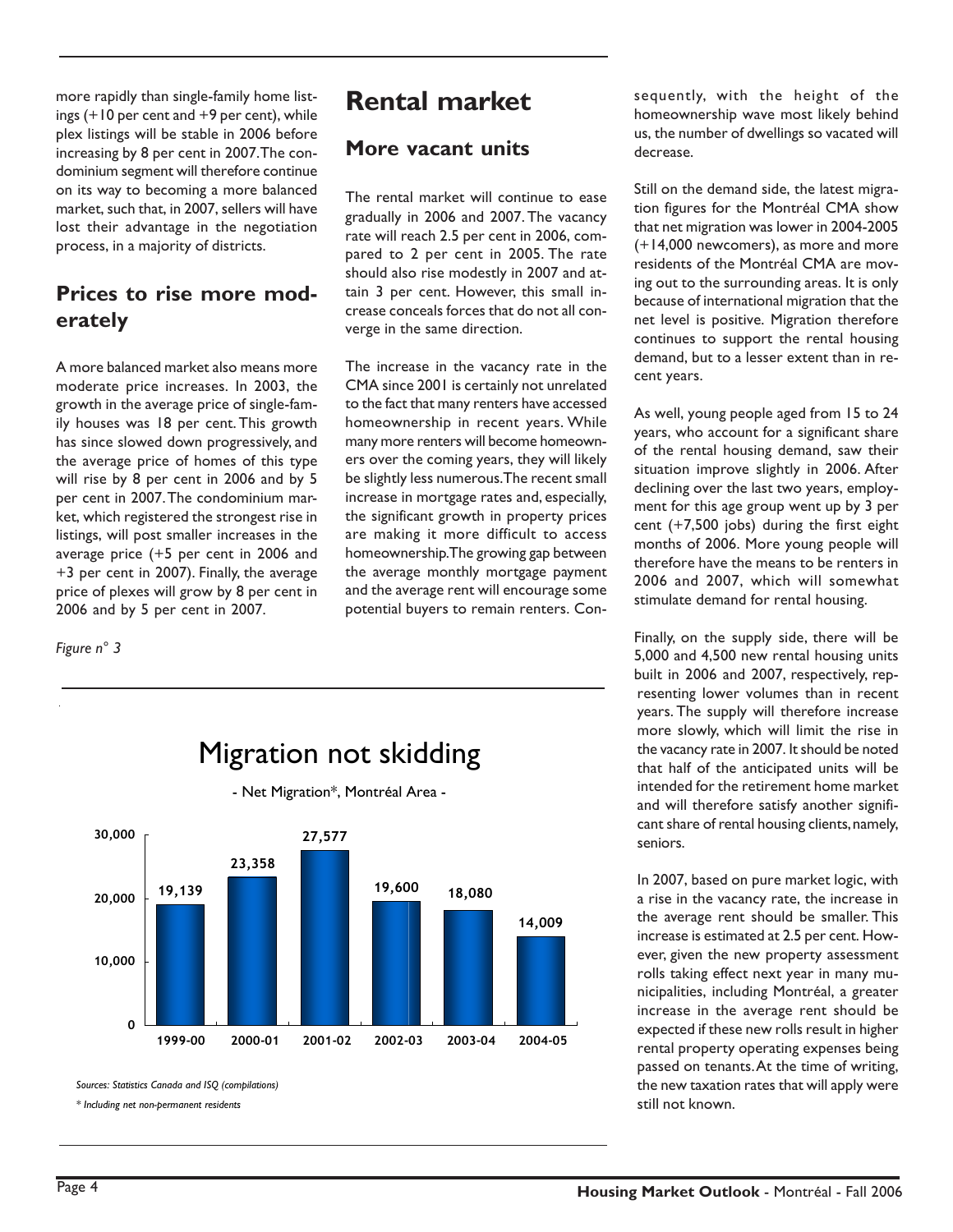# **Forecast Summary**

#### **Montréal Metropolitan Area**

**Third Quarter2006**

|                                           | 2004    | 2005    | 2006*   | 2007*         | Chg. (%)<br>2006 vs<br>2005 | $C\negthinspace\overline{\negthinspace}(\%)$<br>2007 vs<br>2006 |
|-------------------------------------------|---------|---------|---------|---------------|-----------------------------|-----------------------------------------------------------------|
| <b>RESALE MARKET</b>                      |         |         |         |               |                             |                                                                 |
| MLS Sales (1)                             |         |         |         |               |                             |                                                                 |
| Single-family houses                      | 23,846  | 23,801  | 23,700  | 23,600        | 0%                          | 0%                                                              |
| Condominiums                              | 7,991   | 8,912   | 9,400   | 9,800         | 5%                          | 4%                                                              |
| Plexes (2 to 5 units)                     | 5,576   | 5,238   | 4,800   | 4,600         | $-8%$                       | $-4%$                                                           |
| Total                                     | 37,413  | 37,951  | 37,900  | 38,000        | 0%                          | 0%                                                              |
| <b>Active MLS listings</b>                |         |         |         |               |                             |                                                                 |
| Single-family houses                      | 9,434   | 11,454  | 12,600  | 13,700        | 10%                         | 9%                                                              |
| Condominiums                              | 3,690   | 5,400   | 6,800   | 8,000         | 26%                         | 18%                                                             |
| Plexes (2 to 5 units)                     | 2,347   | 2,603   | 2,600   | 2,800         | 0%                          | 8%                                                              |
| Total                                     | 15,470  | 19,458  | 22,000  | 24,500        | 13%                         | 11%                                                             |
| <b>Average MLS price</b>                  |         |         |         |               |                             |                                                                 |
| Single-family houses                      | 207,908 | 222,915 | 240,000 | 252,000       | 8%                          | 5%                                                              |
| Condominiums                              | 181,571 | 191,623 | 202,000 | 208,000       | 5%                          | 3%                                                              |
| Plexes (2 to 5 units)                     | 262,904 | 289,512 | 312,000 | 328,000       | 8%                          | 5%                                                              |
| <b>NEW HOME MARKET</b>                    |         |         |         |               |                             |                                                                 |
| <b>Housing Starts</b>                     |         |         |         |               |                             |                                                                 |
| Single-family houses                      | 12,177  | 9,871   | 9,000   | 8,500         | $-9%$                       | $-6%$                                                           |
| Condominiums                              | 10,053  | 8,758   | 7,000   | 6,500         | $-20%$                      | $-7%$                                                           |
| Rental housing units                      | 6,443   | 6,687   | 5,000   | 4,500         | $-25%$                      | $-10%$                                                          |
| Total                                     | 28,673  | 25,317  | 21,000  | 19,500        | $-17%$                      | $-7%$                                                           |
| Average new house price                   |         |         |         |               |                             |                                                                 |
| Detached houses (\$)                      | 251,365 | 276,017 | 304,000 | 328,000       | 10%                         | 8%                                                              |
| Semi-detached houses (\$)                 | 188,786 | 199,829 | 210,000 | 220,000       | 5%                          | 5%                                                              |
| <b>RENTAL MARKET</b>                      |         |         |         |               |                             |                                                                 |
| Vacancy rate (October) (%)                | 1.5     | 2.0     | 2.5     | 3.0           | 0.5                         | 0.5                                                             |
| Change in rents (%)                       | 3.3     | 3.7     | 3.0     | $2.5***$      |                             |                                                                 |
| <b>ECONOMIC OVERVIEW</b>                  |         |         |         |               |                             |                                                                 |
| Mortgage rate I-year (%)                  | 4.6     | 5.1     | 6.3     | $(5.5 - 6.5)$ | 1.2%                        |                                                                 |
| Mortgage rate 5-year (%)                  | 6.2     | 6.0     | 6.7     | $(6.0 - 7.0)$ | 0.7%                        |                                                                 |
| Employment (in thousand)                  | 1,806   | 1,822   | 1,840   | 1,860         | 0.9%                        | 1.1%                                                            |
| Annual employment variation (in thousands | 9       | 16      | 18      | 20            |                             |                                                                 |
| Unemployment rate (%)                     | 8.6     | 8.7     | 8.9     | 9             |                             |                                                                 |

*1 The publication of MLS data is made possible thanks to the cooperation of the Greater Montréal real estate Board.*

*\* CMHC Forecast*

*Sources: CMHC, GMREB and Statistic Canada*

*\*\* Does not take into account changes to property taxes*